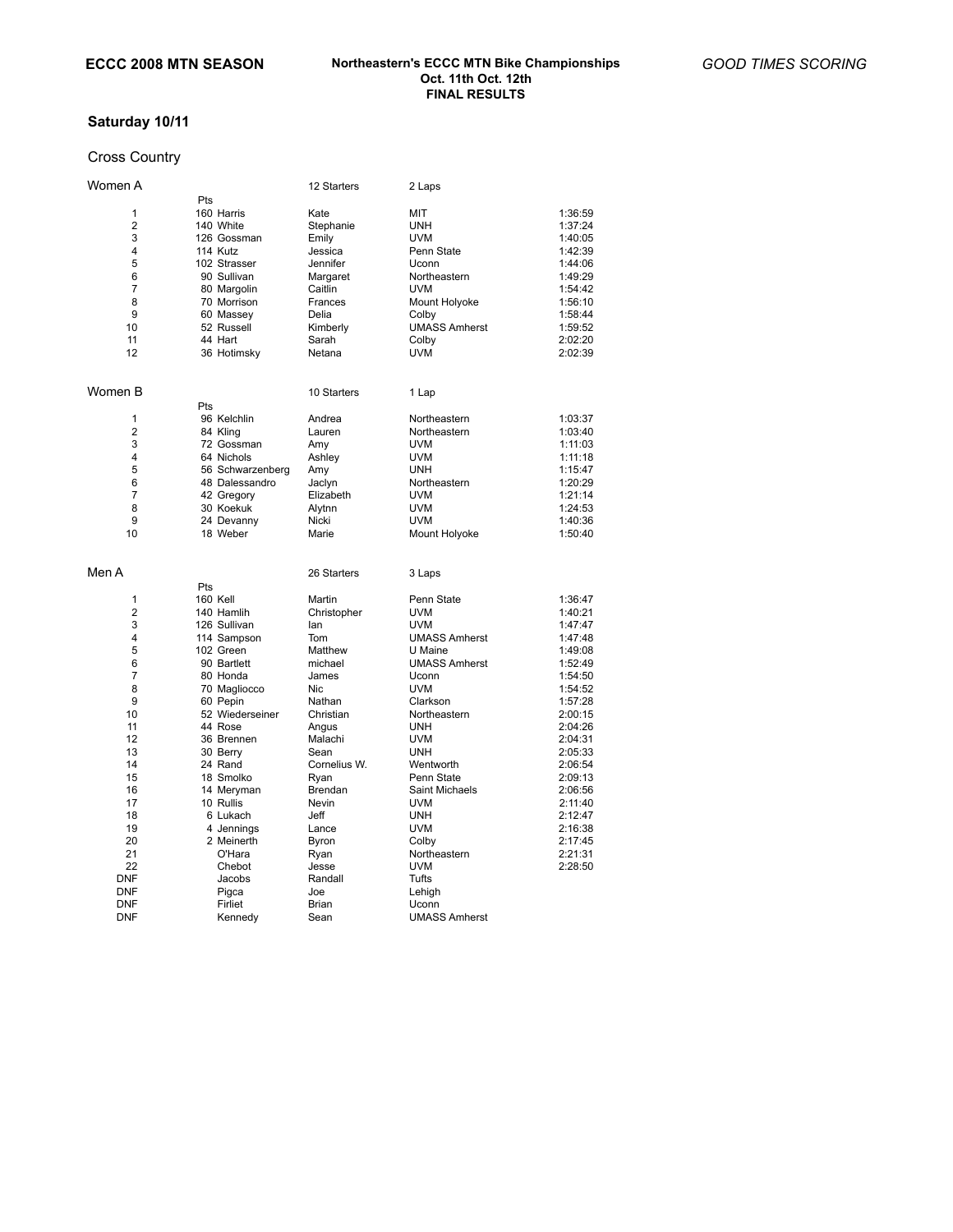| Men B                   |                  | 21 Starters | 2 Laps                |         |
|-------------------------|------------------|-------------|-----------------------|---------|
|                         | Pts              |             |                       |         |
| 1                       | 96 Martorelli    | Neal        | <b>UVM</b>            | 0:00:00 |
| $\overline{2}$          | 84 Harnden       | Derek       | <b>UVM</b>            | 0:00:00 |
| 3                       | 72 Schwarzenberg | David       | <b>UNH</b>            | 0:00:00 |
| 4                       | 64 Cargill       | Ben         | <b>UNH</b>            | 0:00:00 |
| 5                       | 56 Theeman       | Mark        | Northeastern          | 0:00:00 |
| 6                       | 48 Igo           | Scott       | <b>UVM</b>            | 0:00:00 |
| $\overline{7}$          | 42 Bridi         | Peter       | Lehigh                | 0:00:00 |
| 8                       | 30 Tyman         | Devin       | Lehigh                | 0:00:00 |
| 9                       | 24 Cox           | Will        | <b>UVM</b>            | 0:00:00 |
| 10                      | 18 Wortham       | Cimarron    | MIT                   | 0:00:00 |
| 11                      | 14 Caffelky      | Patrick     | <b>UVM</b>            | 0:00:00 |
| 12                      | 10 Carny         | Ryan        | UNH                   | 0:00:00 |
| 13                      | 6 Franco         | Sam         | Uconn                 | 0:00:00 |
| 14                      | 4 Frothingham    | Michael     | <b>UNH</b>            | 0:00:00 |
| 15                      | 2 Nelson         | Richard     | U Maine               | 0:00:00 |
| 16                      | Halevi           | Uri         | <b>UMASS Amherst</b>  | 0:00:00 |
| <b>DNF</b>              | Hopengarten      | Steven      | <b>Union College</b>  |         |
| <b>DNF</b>              | Smithgail        | Mark        | Penn State            |         |
| <b>DNF</b>              | Hale             | Daniel      | <b>UVM</b>            |         |
| <b>DNF</b>              | <b>Behrends</b>  | Seth        | MIT                   |         |
| <b>DNF</b>              | Colangelo        | Christopher | Uconn                 |         |
|                         |                  |             |                       |         |
| Men C                   |                  | 16 Starters | 1 Lap                 |         |
|                         | Pts              |             |                       |         |
| 1                       | 64 Conroy        | Ryan        | Northeastern          | 0:42:49 |
| 2                       | 48 Griffith      | Jon         | <b>Union College</b>  | 0:42:58 |
| 3                       | 36 Macarthur     | Stanley     | U Maine               | 0:44:06 |
| $\overline{\mathbf{4}}$ | 30 Deprey        | Darel       | <b>UVM</b>            | 0:45:36 |
| 5                       | 24 Patalano      | Nik         | Northeastern          | 0:45:46 |
| 6                       | 18 Lachance      | Steve       | Northeastern          | 0:47:08 |
| $\overline{7}$          | 14 Pinto         | Alex        | <b>UVM</b>            | 0:49:37 |
| 8                       | 10 Arroyo        | Charles     | <b>BC</b>             | 0:50:55 |
| 9                       | 8 Gordon         | Geoff       | <b>UVM</b>            | 0:51:05 |
| 10                      | 6 Longeri        | Mike        | <b>UNH</b>            | 0:52:26 |
| 11                      | 4 Norton         | Joel        | Northeastern          | 0:54:06 |
| 12                      | 2 Fuertes        | Herjo       | <b>McGill</b>         | 1:05:22 |
| 13                      | Dort             | Richard     | U Maine               | 1:19:54 |
| 14                      | Levine           | Aaron       | <b>Union College</b>  | 1:24:19 |
|                         | Honerclaw        | Karl        | <b>Boston College</b> | 1:10:00 |
|                         | Akresh           | Michael     | <b>UMASS Amherst</b>  | 1:13:00 |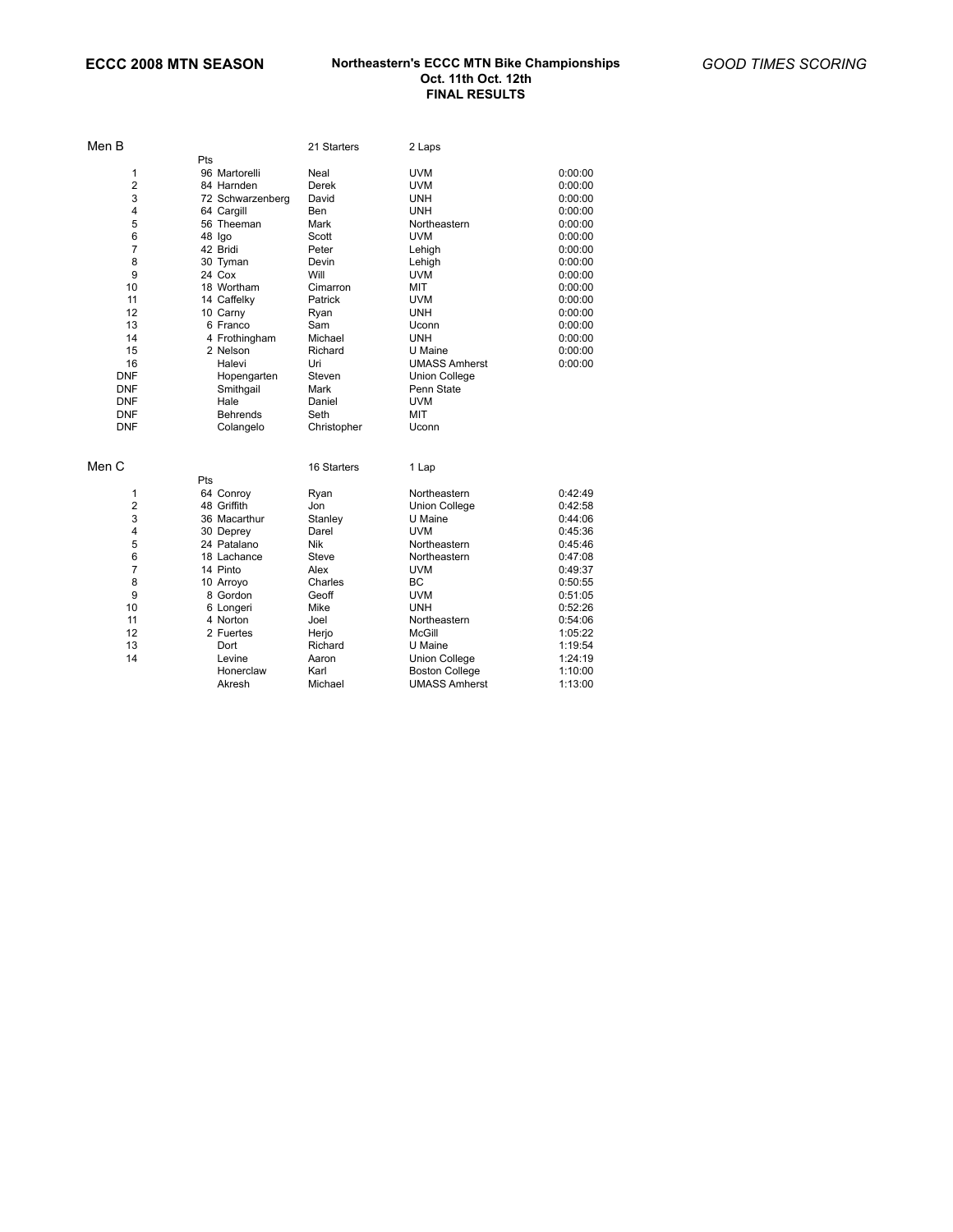### Dual Slalom

| Women A        |                        | 7 Starters       |                      |
|----------------|------------------------|------------------|----------------------|
|                | Pts                    |                  |                      |
| 1              | 160 Margolin           | Caitlin          | UVM                  |
| $\overline{2}$ | 140 White              | Stephanie        | <b>UNH</b>           |
| 3              | 126 Sullivan           | Margaret         | Northeastern         |
| 4              | 114 Hotimsky           | Netana           | UVM                  |
| 5              | 102 Kling              | Lauren           | Northeastern         |
| 6              | 90 Kelchlin            | Andrea           | Northeastern         |
| $\overline{7}$ | 80 Hart                | Sarah            | Colby                |
|                |                        |                  |                      |
| Women B        |                        | 3 Starters       |                      |
|                | Pts                    |                  |                      |
| 1              | 96 Schwarzenberg       | Amy              | <b>UNH</b>           |
| $\overline{2}$ | 84 Dalessandro         | Jaclyn           | Northeastern         |
| 3              | 72 Hermann             | Karin            | <b>UVM</b>           |
| Men A          |                        | 26 Starters      |                      |
|                | Pts                    |                  |                      |
| 1              | 160 Mellen             | Sam              | Northeastern         |
| 2              | 140 Morse              | Adam             | <b>UVM</b>           |
| 3              | 126 Piper              | Brian 'Lewis'    | Wentworth            |
| 4              | 114 Scannell           | Chris            | <b>UVM</b>           |
| 5              | 102 Santes             | Anthony          | <b>UVM</b>           |
| 6              | 90 Patalano            | Nik              | Northeastern         |
| 7              | 80 Fields              | Garson           | <b>UVM</b>           |
| 8              | 70 Karpuska            | Kyle             | Uconn                |
| 9              | 60 Carpenter           | Michael          | Wentworth            |
| 10             | 52 Lintilhac           | William          | <b>UVM</b>           |
| 11             | 44 Clark               | Caldwell         | <b>UVM</b>           |
| 12             | 36 Sampson             | Tom              | <b>UMASS Amherst</b> |
| 13             | 30 Brown               | Michael          | UVM                  |
| 14             | 24 Green               | Kevin            | Colby                |
| 15             | 18 Peckham             | Trevor           | Northeastern         |
| 16             | 14 Plumley             | Adam             | <b>UVM</b>           |
| 17             | 10 Marks               | Will             | <b>UVM</b>           |
| 18             | 6 Adler                | Ben              | McGill               |
| 19             | 4 Meissner             | Rob              | Northeastern         |
| 20             | 2 Dick                 | Alexander        | Northeastern         |
| 21             | Magliocco              | Nic              | UVM                  |
| 22             | Williams               |                  | Uconn                |
| 23             | Hounsell               | Gregory<br>Chris | UVM                  |
| 24             |                        | Stefan           | <b>UVM</b>           |
| 25             | Pappalardo<br>Saunders | Patrick          | Northeastern         |
|                |                        |                  |                      |
| 26             | Estrich                | Ben              | Northeastern         |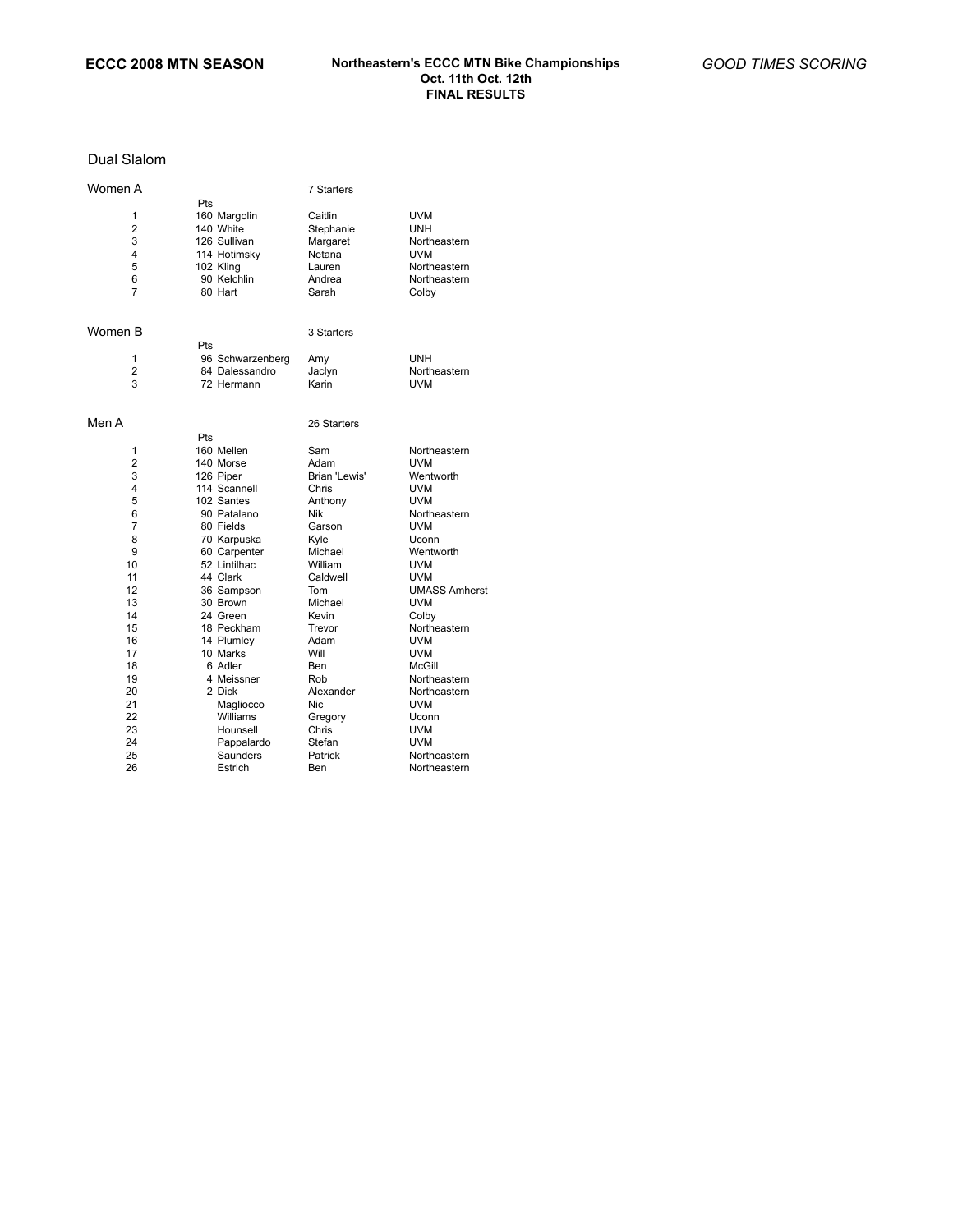| Men B          |                 | 20 Starters |                      |
|----------------|-----------------|-------------|----------------------|
|                | Pts             |             |                      |
| 1              | 96 Oliver       | John        | <b>UVM</b>           |
| $\overline{2}$ | 84 Wells        | Justin      | Wentworth            |
| 3              | 72 Hall         | Perry       | <b>UVM</b>           |
| 4              | 64 Cook         | Christopher | <b>UMASS Amherst</b> |
| 5              | 56 Gilman       | Tyler       | <b>UVM</b>           |
| 6              | 48 Hills        | Ben         | Northeastern         |
| 7              | 42 Soloway      | Benjamin    | Uconn                |
| 8              | 30 Chin         | Michael     | <b>UVM</b>           |
| 9              | 24 Duffy        | Pat         | Wentworth            |
| 10             | 18 Conroy       | Ryan        | Northeastern         |
| 11             | 14 Rose         | Angus       | <b>UNH</b>           |
| 12             | 10 Honda        | James       | Uconn                |
| 13             | 6 Martorelli    | Neal        | UVM                  |
| 14             | 4 Schwarzenberg | David       | <b>UNH</b>           |
| 15             | 2 Berman        | David       | UVM                  |
| 16             | Gordon          | Geoff       | UVM                  |
| 17             | Kenyon          | Peter       | URI                  |
| 18             | O'Hara          | Ryan        | Northeastern         |
| 19             | Curran          | Sean        | Wentworth            |
| 20             | Hopengarten     | Steven      | <b>Union College</b> |
| Men C          |                 | 21 Starters |                      |
|                | Pts             |             |                      |
| 1              | 64 Gambardella  | David       | Uconn                |
| $\overline{2}$ | 48 Foster       | Joseph      | Uconn                |
| 3              | 36 Arroyo       | Charles     | ВC                   |
| 4              | 30 Seils        | Drew        | Uconn                |
| 5              | 24 Hale         | Tom         | Wentworth            |
| 6              | 18 Green        | Matthew     | U Maine              |
| $\overline{7}$ | 14 Hamlih       | Christopher | UVM                  |
| 8              | 10 Balzano      | Thomas      | Uconn                |
| 9              | 8 Lachance      | Steve       | Northeastern         |
| 10             | 6 Rullis        | Nevin       | <b>UVM</b>           |
| 11             | 4 Macarthur     | Stanley     | U Maine              |
| 12             | 2 Riley         | Mason       | Northeastern         |
| 13             | Lukach          | Jeff        | <b>UNH</b>           |
| 14             | Williams        | Tim         | Wentworth            |
| 15             | Sojitra         | Amir        | Northeastern         |
| 16             | Igo             | Scott       | <b>UVM</b>           |
| 17             | Boyd            | Clayton     | <b>UVM</b>           |
| 18             | Reilly          | Sean        | Northeastern         |
| 19             | Theeman         | Mark        | Northeastern         |
| 20             | Fuertes         | Herjo       | McGill               |
| <b>DNF</b>     | Miele           | Anthony     | Uconn                |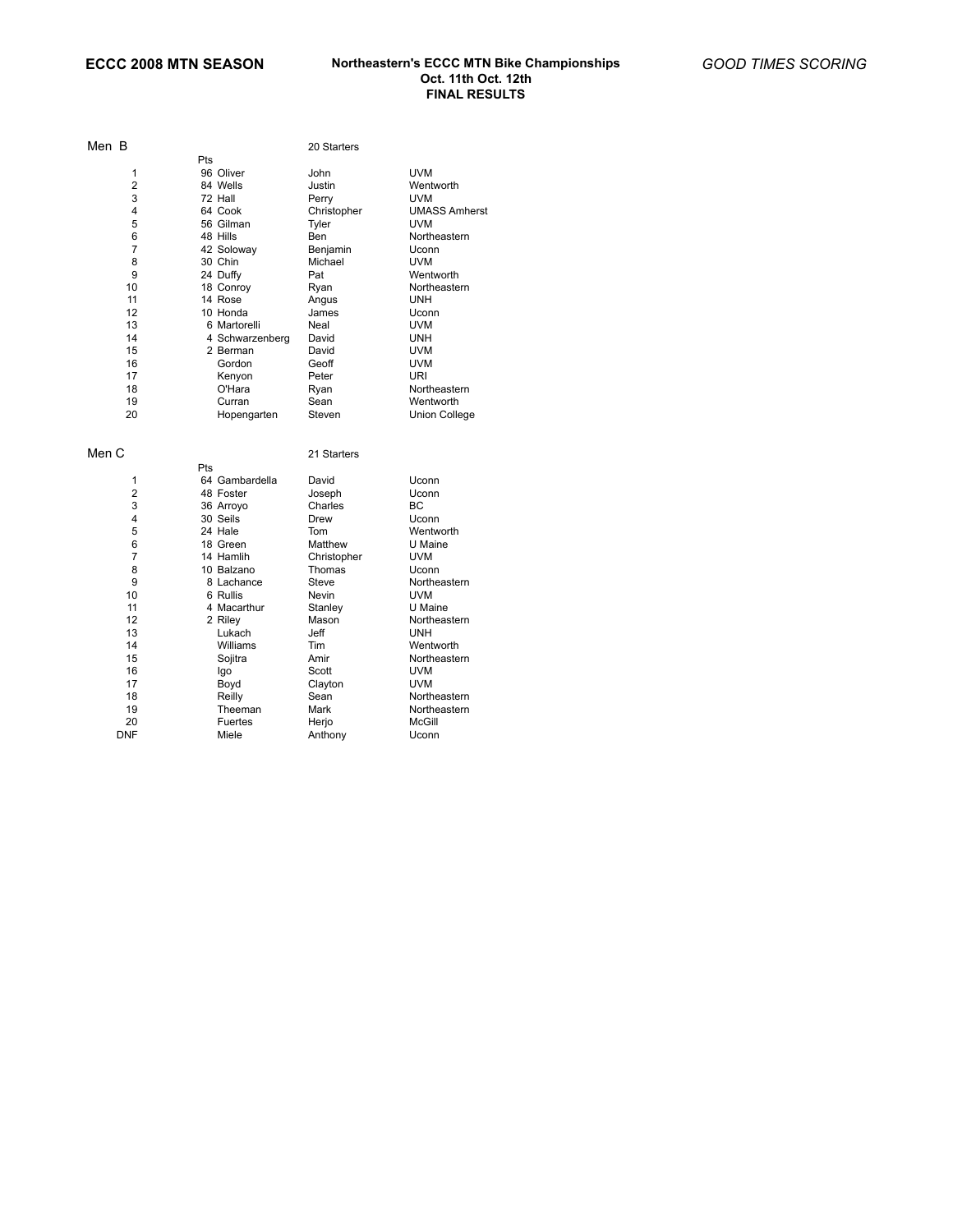## **Sunday 10/12**

### Short Track Cross Country

| Women A        |                  | 8 Starters  | 12 Laps              |           |
|----------------|------------------|-------------|----------------------|-----------|
|                | Pts              |             |                      |           |
| 1              | 160 White        | Stephanie   | <b>UNH</b>           | 0:24:09   |
| $\overline{2}$ | 140 Kutz         | Jessica     | Penn State           | 0:24:42   |
| 3              | 126 Gossman      | Emily       | <b>UVM</b>           | 0:25:19   |
| 4              | 114 Sullivan     | Margaret    | Northeastern         | At 1 Lap  |
| 5              | 102 Hotimsky     | Netana      | <b>UVM</b>           |           |
| 6              | 90 Margolin      | Caitlin     | <b>UVM</b>           |           |
| $\overline{7}$ | 80 Massey        | Delia       | Colby                |           |
| 8              | 70 Hart          | Sarah       | Colby                | At 2 Laps |
| Women B        |                  | 9 Starters  | 9 Laps               |           |
|                | Pts              |             |                      |           |
| 1              | 96 Kling         | Lauren      | Northeastern         | 0:19:51   |
| $\overline{2}$ | 84 Kelchlin      | Andrea      | Northeastern         | At 1 Lap  |
| 3              | 72 Gossman       | Amy         | <b>UVM</b>           |           |
| 4              | 64 Schwarzenberg | Amy         | <b>UNH</b>           |           |
| 5              | 56 Dalessandro   | Jaclyn      | Northeastern         | At 2 Laps |
| 6              | 48 Nichols       | Ashley      | <b>UVM</b>           |           |
| $\overline{7}$ | 42 Koekuk        | Alytnn      | UVM                  |           |
| 8              | 30 Gregory       | Elizabeth   | <b>UVM</b>           |           |
| 9              | 24 Devanny       | Nicki       | UVM                  | At 3 Laps |
| Men A          |                  | 21 Starters | 24 Laps              |           |
|                | Pts              |             |                      |           |
| 1              | 160 Kell         | Martin      | Penn State           | 0:35:12   |
| 2              | 140 Hamlih       | Christopher | <b>UVM</b>           | 0:36:28   |
| 3              | 126 Sullivan     | lan         | UVM                  | At 1 Lap  |
| 4              | 114 Sampson      | Tom         | <b>UMASS Amherst</b> |           |
| 5              | 102 Wiederseiner | Christian   | Northeastern         | At 2 Laps |
| 6              | 90 Kennedy       | Sean        | <b>UMASS Amherst</b> |           |
| $\overline{7}$ | 80 Green         | Matthew     | U Maine              | At 3 Laps |
| 8              | 70 Pepin         | Nathan      | Clarkson             |           |
| 9              | 60 Rose          | Angus       | <b>UNH</b>           |           |
| 10             | 52 Honda         | James       | Uconn                | At 4 Laps |
| 11             | 44 Smolko        | Ryan        | Penn State           |           |
| 12             | 36 Brennen       | Malachi     | <b>UVM</b>           | Pulled    |
| 13             | 30 Rullis        | Nevin       | <b>UVM</b>           | Pulled    |
| 14             | 24 Meinerth      | Byron       | Colby                | Pulled    |
| 15             | 18 Berry         | Sean        | <b>UNH</b>           | Pulled    |
| 16             | 14 Jennings      | Lance       | <b>UVM</b>           | Pulled    |
| 17             | 10 Chebot        | Jesse       | <b>UVM</b>           | Pulled    |
| 18             | 6 Pigca          | Joe         | Lehigh               | Pulled    |
| 19             | 4 Lukach         | Jeff        | UNH                  | Pulled    |
| 20             | 2 O'Hara         | Ryan        | Northeastern         | Pulled    |
| <b>DNF</b>     | <b>Bartlett</b>  | michael     | <b>UMASS Amherst</b> |           |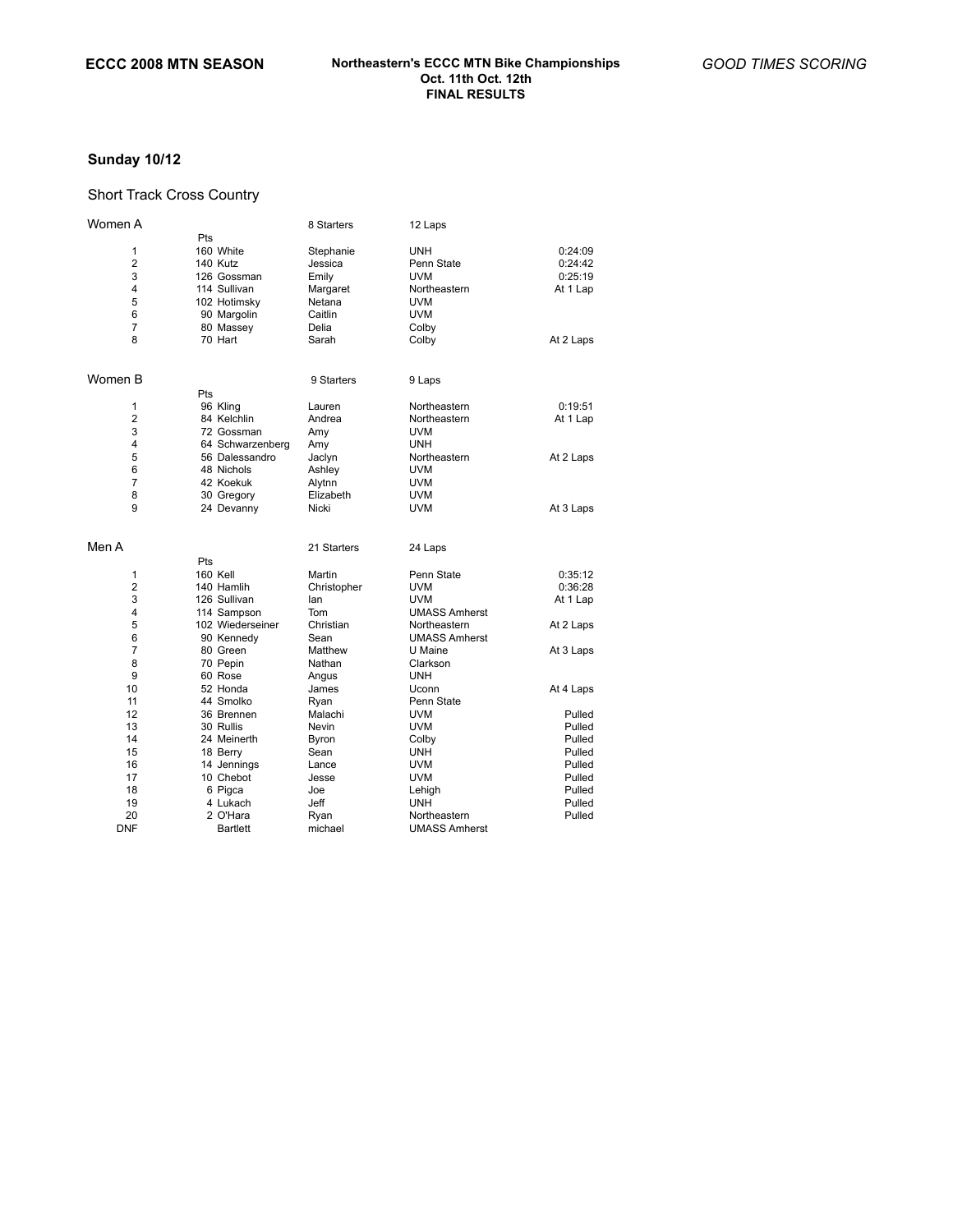| Men B      |                  | 12 Starters | 13 Laps               |           |
|------------|------------------|-------------|-----------------------|-----------|
|            | Pts              |             |                       |           |
| 1          | 96 Caffelky      | Patrick     | <b>UVM</b>            | 22:45     |
| 2          | 84 Carny         | Ryan        | <b>UNH</b>            | 23:20     |
| 3          | 72 Schwarzenberg | David       | <b>UNH</b>            |           |
| 4          | 64 Theeman       | Mark        | Northeastern          |           |
| 5          | 56 Hale          | Daniel      | <b>UVM</b>            |           |
| 6          | 48 Martorelli    | Neal        | <b>UVM</b>            | 0:24:02   |
| 7          | 42 Harnden       | Derek       | <b>UVM</b>            | 0:24:09   |
| 8          | 30 Hopengarten   | Steven      | <b>Union College</b>  | 0:24:13   |
| 9          | 24 Frothingham   | Michael     | <b>UNH</b>            |           |
| 10         | 18 Bridi         | Peter       | Lehigh                |           |
| 11         | 14 Igo           | Scott       | <b>UVM</b>            |           |
| 12         | 10 Smithgail     | Mark        | Penn State            |           |
|            |                  |             |                       |           |
| Men C      |                  | 11 Starters | 11 Laps               |           |
|            | Pts              |             |                       |           |
| 1          | 64 Macarthur     | Stanley     | U Maine               | 21:26     |
| 2          | 48 Longeri       | Mike        | <b>UNH</b>            | 21:40     |
| 3          | 36 Patalano      | Nik         | Northeastern          | 21:51     |
| 4          | 30 Griffith      | Jon         | Union College         | 21:54     |
| 5          | 24 Lachance      | Steve       | Northeastern          | 22:16     |
| 6          | 18 Deprey        | Darel       | <b>UVM</b>            | 22:29     |
| 7          | 14 Pinto         | Alex        | <b>UVM</b>            | At 1 Lap  |
| 8          | 10 Norton        | Joel        | Northeastern          | At 2 Laps |
| 9          | 8 Honerclaw      | Karl        | <b>Boston College</b> |           |
| 10         | 6 Peckham        | Trevor      | Northeastern          | At 3 Laps |
| <b>DNF</b> | Gordon           | Geoff       | <b>UVM</b>            |           |
|            |                  |             |                       |           |

### Downhill

| Women A        |              | 7 Starters |              |            |
|----------------|--------------|------------|--------------|------------|
|                | <b>Pts</b>   |            |              |            |
| 1              | 160 White    | Stephanie  | <b>UNH</b>   | 0:08:39.00 |
| $\overline{2}$ | 140 Sullivan | Margaret   | Northeastern | 0:10:20.00 |
| 3              | 126 Margolin | Caitlin    | <b>UVM</b>   | 0:10:51.00 |
| 4              | 114 Kelchlin | Andrea     | Northeastern | 0:11:02.00 |
| 5              | 102 Kling    | Lauren     | Northeastern | 0:12:43.00 |
| 6              | 90 Massey    | Delia      | Colby        | 0:15:34.00 |
| 7              | 80 Hart      | Sarah      | Colby        | 0:16:16.00 |
| Women B        |              | 3 Starters |              |            |
|                | <b>Pts</b>   |            |              |            |
| 1              | 96 Nichols   | Ashley     | <b>UVM</b>   | 0:15:26.00 |
| 2              | 84 Gossman   | Amy        | <b>UVM</b>   | 0:15:34.00 |
| 3              | 72 Koekuk    | Alytnn     | <b>UVM</b>   | 0:18:35.00 |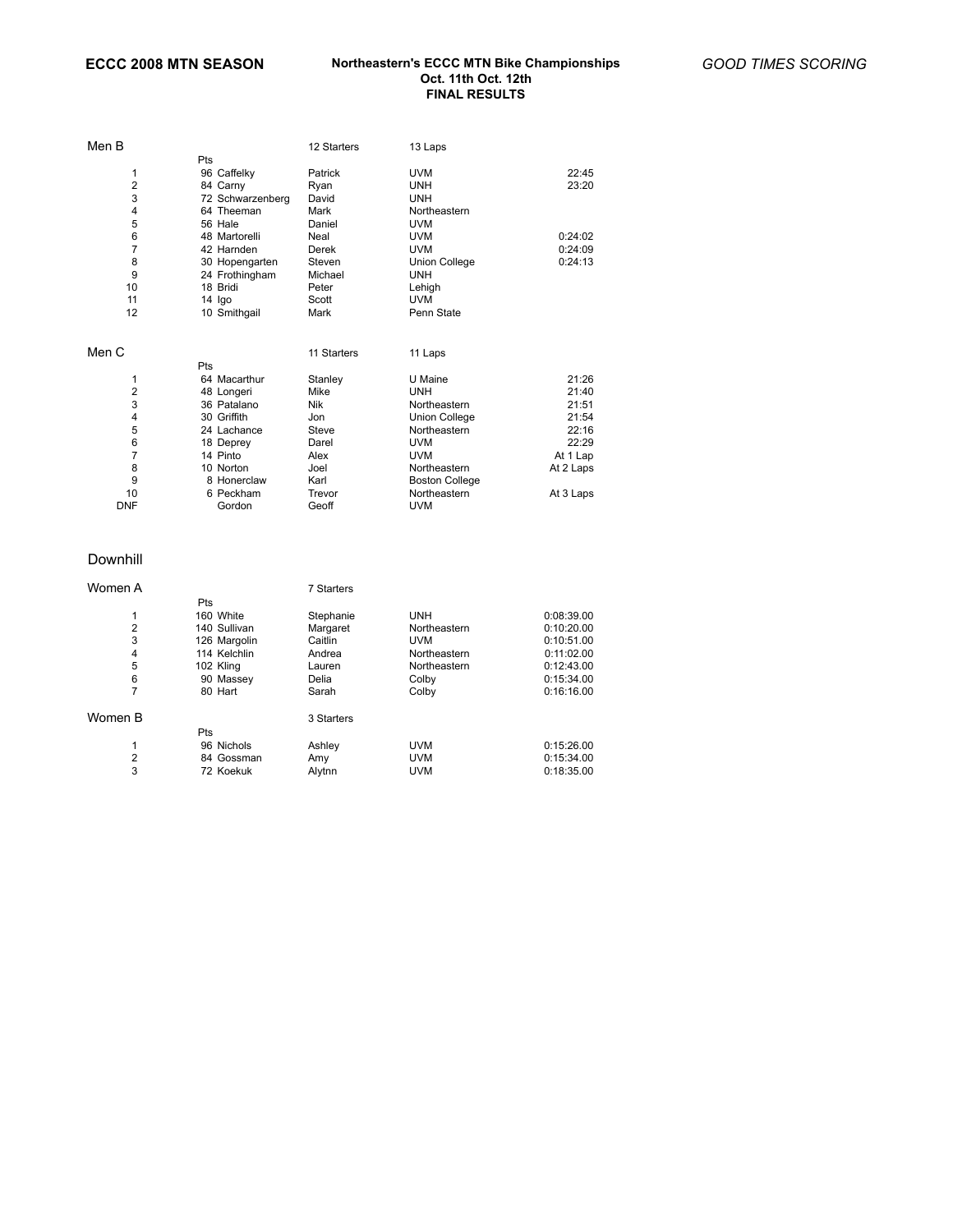| Men A          |                | 30 Starters       |                       |                          |
|----------------|----------------|-------------------|-----------------------|--------------------------|
|                | Pts            |                   |                       |                          |
| 1              | 160 Scannell   | Chris             | <b>UVM</b>            | 0:03:57.00               |
| $\overline{2}$ | 140 Mellen     | Sam               | Northeastern          | 0:04:02.00               |
| 3              | 126 Green      | Kevin             | Colby                 | 0:04:05.00               |
| 4              | 114 Morse      | Adam              | <b>UVM</b>            | 0:04:06.00               |
| 5              | 102 Santes     | Anthony           | <b>UVM</b>            | 0:04:13.00               |
| 6              | 90 Brown       | Michael           | UVM                   | 0:04:18.00               |
| $\overline{7}$ | 80 Carpenter   | Michael           | Wentworth             | 0:04:20.00               |
| 8              | 65 Magliocco   | <b>Nic</b>        | <b>UVM</b>            | 0:04:24.00               |
| 8              | 65 Sayen       | Samuel            | U Maine               | 0:04:24.00               |
| 10             | 52 Adler       | Ben               | <b>McGill</b>         | 0:04:28.00               |
| 11             | 44 Boyington   | Sebastian         | U Maine               | 0:04:25.00               |
| 12             | 36 Meissner    | Rob               | Northeastern          | 0:04:28.00               |
| 13             | 30 Piper       | Brian 'Lewis'     | Wentworth             | 0:04:29.00               |
| 14             | 24 Casioppo    | Dan               | Lehigh                | 0:04:30.00               |
| 15             | 18 Plumley     | Adam              | <b>UVM</b>            | 0:04:34.00               |
| 16             | 14 Fields      | Garson            | <b>UVM</b>            | 0:04:37.00               |
| 17             | 10 Sampson     | Tom               | <b>UMASS Amherst</b>  | 0:04:41.00               |
| 18             | 6 Eypper       | Dave              | Dartmouith            | 0:04:42.00               |
| 19             | 4 Clifton      | Forrest           | <b>Union College</b>  | 0:04:51.00               |
| 20             | 2 Dick         | Alexander         | Northeastern          | 0:04:58.00               |
| 21             | Thodal         | Robert            | Lehigh                | 0:05:03.00               |
| 22             | Lintilhac      | William           | <b>UVM</b>            | 0:05:09.00               |
| 23             | Patalano       | Nik               | Northeastern          | 0:05:11.00               |
| 24             | Estrich        | Ben               | Northeastern          | 0:05:18.00               |
| 25             | Clark          | Caldwell          | <b>UVM</b>            | 0:05:24.00               |
| 26             | Williams       | Gregory           | Uconn                 | 0:05:27.00               |
| 27             | Dimaggio       | Greg              | Lehigh                | 0:05:30.00               |
| 28             | Hounsell       | Chris             | <b>UVM</b>            | 0:05:38.00               |
| 29             | Pappalardo     | Stefan            | <b>UVM</b>            | 0:05:49.00               |
| 30             | Marks          | Will              | UVM                   | 0:13:35.00               |
| Men B          |                | 29 Starters       |                       |                          |
|                | Pts            |                   |                       |                          |
| 1              | 96 Wells       | Justin            | Wentworth             | 0:04:30.00               |
| $\overline{2}$ | 84 Sullivan    | Conner            | Uconn                 | 0:04:41.00               |
| 3              | 68 Chin        | Michael           | <b>UVM</b>            | 0:04:44.00               |
| 3              | 68 Hills       | Ben               | Northeastern          | 0:04:44.00               |
| 5              | 56 Fernandes   | Justin            | Northeastern          | 0:04:48.00               |
| 6              | 48 Curran      | Sean              | Wentworth             | 0:04:53.00               |
| 7              | 36 Anctil      | Kristopher        | U Maine               | 0:04:54.00               |
| $\overline{7}$ | 36 Duffy       | Pat               | Wentworth             | 0:04:54.00               |
| 9              | 24 Berman      | David             | <b>UVM</b>            | 0:05:00.00               |
| 10             | 18 Bradford    | Kyle              | <b>UVM</b>            | 0:05:01.00               |
| 11             | 14 Gambardella | David             | Uconn                 | 0:05:07.00               |
| 12             | 10 Rand        | Cornelius W.      | Wentworth             | 0:05:09.00               |
| 13             | 6 Meinerth     |                   |                       |                          |
| 14             | 4 Conroy       | Byron<br>Ryan     | Colby<br>Northeastern | 0:05:13.00<br>0:05:14.00 |
| 15             | 2 Hall         |                   | <b>UVM</b>            | 0:05:16.00               |
| 16             | Gilman         | Perry             | <b>UVM</b>            | 0:05:19.00               |
| 17             | Soloway        | Tyler<br>Benjamin | Uconn                 | 0:05:28.00               |
| 18             | Oliver         | John              | <b>UVM</b>            | 0:05:32.00               |
| 19             | Plourde        | Victor            | Wentworth             | 0:05:42.00               |
|                |                |                   |                       |                          |